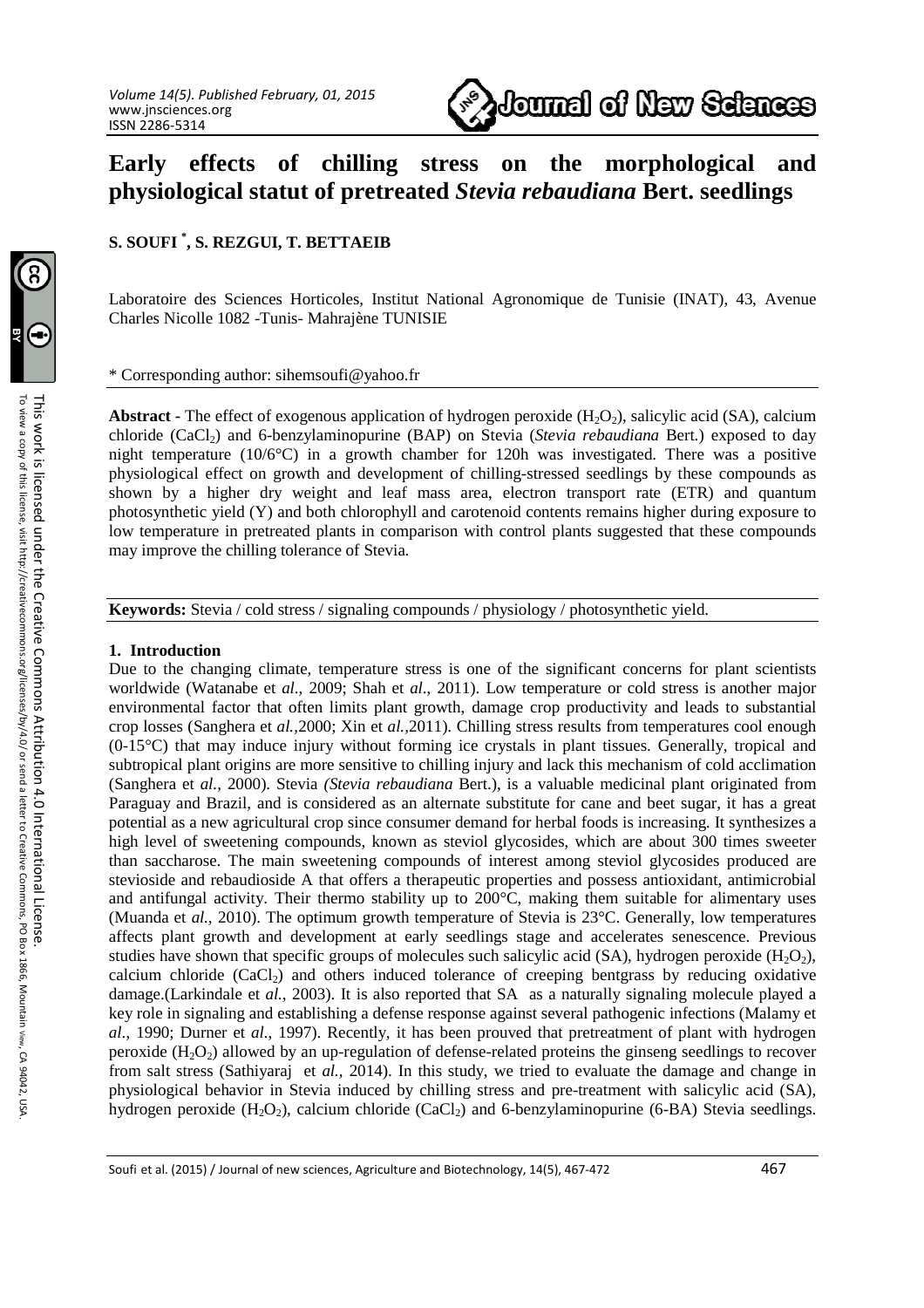*Volume 14(5). Published February, 01, 2015*  www.jnsciences.org ISSN 2286-5314



In order to evaluate the degree of temperature-related stress influence, the most sensitive component is the photosynthetic apparatus.

## **2. Materials and methods**

### **2.1. Plant materials and chemical treatments**

Rooted seedling of Stevia obtained from mature plants grown in field plot Horticulture at INAT Institute, were transferred into plastic pots filled with peat, clipped and allowed to grow for six weeks in a growth chamber at 23°C (day/night), 70% relative humidity, 2000 lux irradiance and 16 hours photoperiod. During this period plants were watered daily and fertilized weekly with Full-strength Hoagland's nutrient solution. Stevia plants were then sprayed with 10 ml of different concentration of chemical compounds: 0, 5 mM salicylic acid (SA), 10 mM hydrogen peroxide  $(H<sub>2</sub>O<sub>2</sub>)$ , 10 mM calcium chloride (CaCl<sub>2</sub>) and 30 µM 6-benzylaminopurine (BAP). Plants treated with similar volume of distilled water were taken as controls. Then these plants were placed for 120 hour in a growth chamber at temperature  $10^{\circ}C/6^{\circ}C$ (Day/night) 11 photoperiod, 70% relative humidity and 2000 lux irradiance.

## **2.2. Estimation of plant growth, relative water content and leaf mass area**

At the end of the treatment period and as an estimation of plant growth under stress conditions number of leaves per plant and fresh weight of the whole aerial part was measured. In addition, three leaves (upper, middle and bottom) of each plant were weighed and leaf area was immediately photographed and measured using an image-processing program Environment for Visualizing Images (*ENVI 4.5, ITT Corporation,* NY) .The latter is based on counting the pixels of each color of the digital image and then converting them into  $cm<sup>2</sup>$  by referring to an already known surface (reference).. The leaf mass per area ratio (LMA) was calculated as follows: DW/leaf area.

## **2.3. Photosystem II activity**

Chlorophyll a fluorescence parameters; quantum yield of PSII (Y) and electron transport rate (ETR) were assessed by determining fluorescence with a pulse-modulated fluorometer (*OS5p, Opti-Sciences, Hudson, NH,* USA).at 0, 24, 48,72 and 120 hours under chilling conditions

For Y and ETR, plants placed under a steady state of photosynthesis, a prerequisite for measuring Y and ETR. A photosynthetically active radiation (PAR) clip (OS5p PAR Clip, Opti-Sciences, Hudson, NH, USA) provides the PAR measurements while measuring Y and ETR. While measuring the Y and ETR the range of PAR was 600-700  $\mu$ mol m<sup>-2-1</sup>.

### **2.4. Photosynthetic pigments**

The content of chlorophyll a, b, and carotenoids were estimated at 0, 24, 48,72and 120 hours of chilling following the method of Torrecillas et al., (1984). Fresh leaf samples (100mg) were homogenized and incubated overnight in 80% (v/v) acetone solution (5ml) at 4°C. The extract was centrifuged at 14000 x g for 5 minutes, and the absorbance of the supernatant was read at 460, 645 and 663 nm using a spectrophotometer (*Optizen 3220UV*, Korea ).

The chlorophyll a and b were calculated according to the formulae developed by Mc Kinney et al., (1941) and Arnon et al., (1949):

Chlorophyll a (mg/g FW) = 12,7 × OD (645 nm) – 2,69 × OD(663 nm)) × 
$$
\frac{V}{1000}
$$
 × W  
\nChlorophyll b (mg/g FW) = 22,9 × DO (645 nm) – 8,02 × DO (663 nm)) ×  $\frac{V}{1000}$  × W  
\nCarotenoids (mg/g FW) = 5 × OD (460 nm) ×  $\frac{[(Chloro a \times 3,19)+(Chloro b \times 30,8)]}{200}$  ×  $\frac{V}{1000}$  × W

### **2.5. Statistical analysis**

Effects of the chemical treatments on the morphological and physiological parameters were assessed with proc ANOVA of SAS (9.0) using t-test. When the interaction was significant a subroutine PDMix800 of the proc mixed was used to compare means at  $(p<0.05\%)$ .

Soufi et al. (2015) / Journal of new sciences, Agriculture and Biotechnology, 14(5), 467-472 468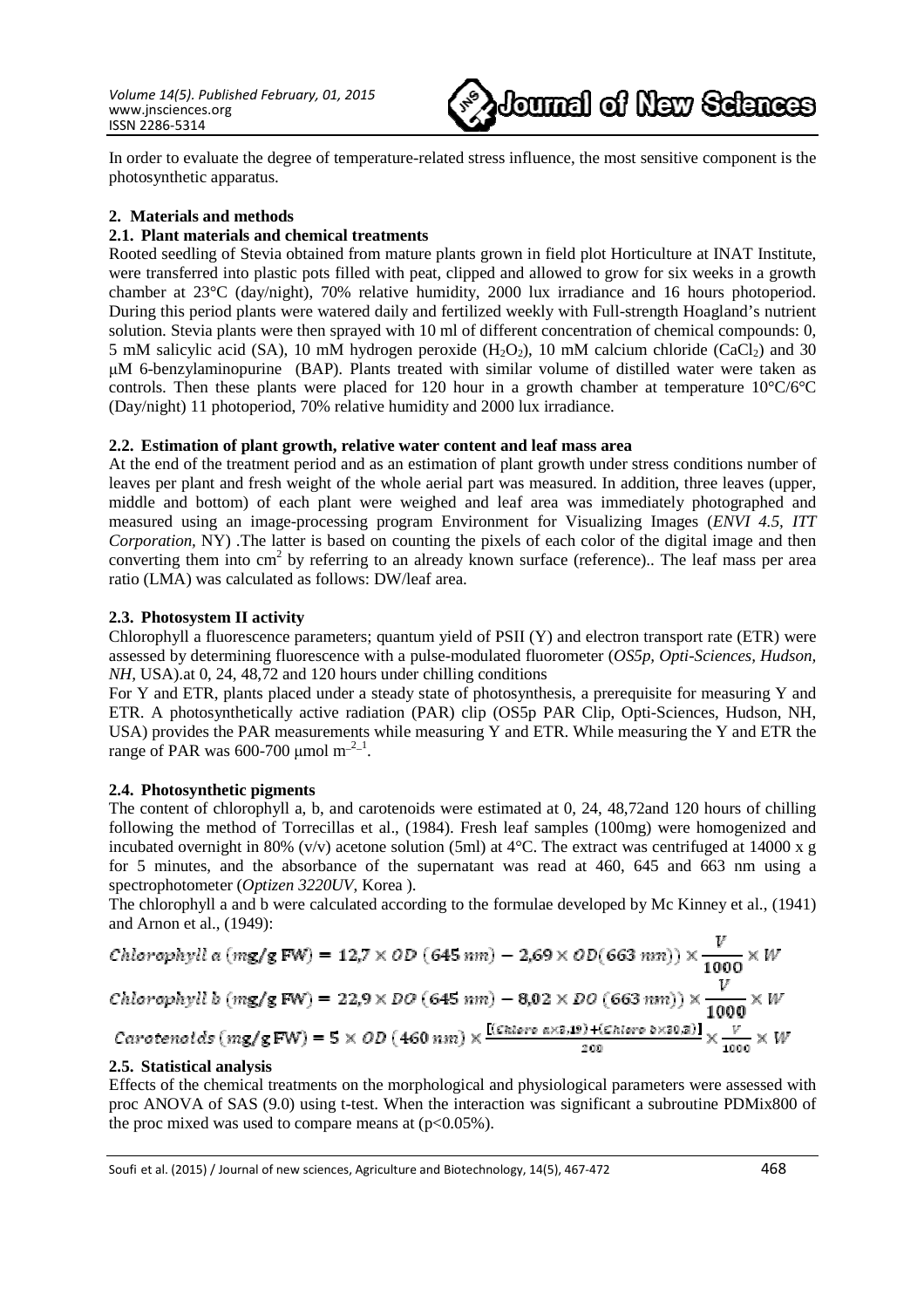

#### **3. Results and discussion**

## **3.1. Morphological responses of pretreated Stevia under subsequent chilling stress**

All of the pretreated plants showed a significantly higher LMA  $(p<0.01)$  from those of control plants (Figure.1A). LMA pretreated plants with BA expressed in  $(g/m^2)$  was relatively higher (53.11± 4.4) then control plants and other pretreated plants that maintained a high LMA but with significant differences between treatment. Aerial biomass appeared to be promoted significantly (p<0.01) when signal molecules were applied. Great fresh biomasses were obtained in plants pretreated with CaCl<sub>2</sub> and SA with 86% and 66% of increase (Figure 1B) compared to control plants. Also a slight increase (p>0.05) by 10.44% and 9.76% was noted in pretreated plants with SA and  $H_2O_2$ . At the end of the experiment, number of leaves per plant was enhanced ( $p<0.05$ ) by respectively 56.14%, 48.82% and 46.41% in pretreated plant with SA,  $H_2O_2$  and CaCl<sub>2</sub> relative to control(Figure1C).



 $H_2O_2$ ,10mM; SA,0.5mM; CaCl<sub>2</sub>,10mM; BA,30 $\mu$ M. Data represented as the mean  $\pm$  SE (n = 3). The values with different superscripts for three samples in each column are significantly different ( $p < 0.05$ , t-test).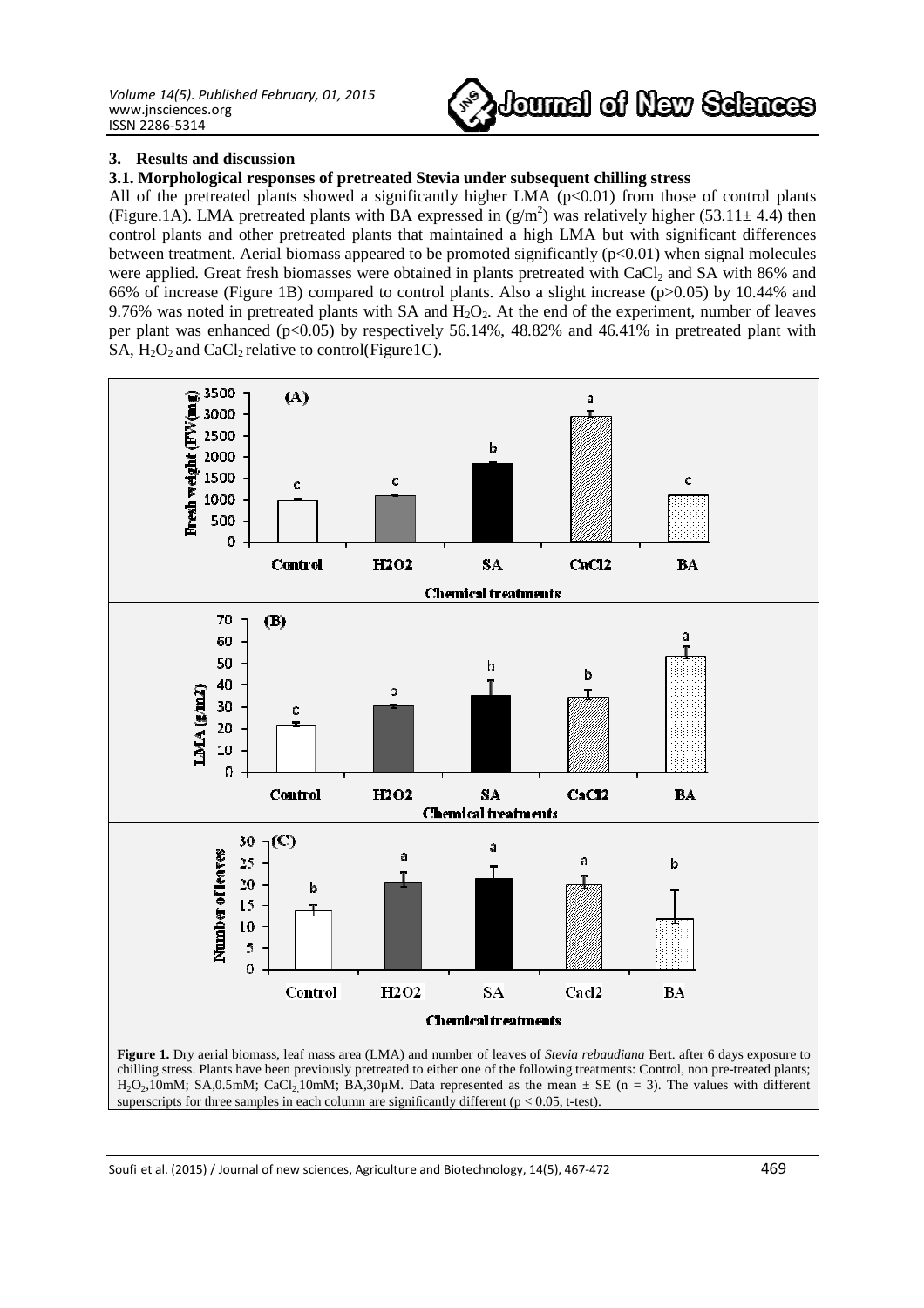

#### **3.2. Effects of chilling and chemical pretreatment on electron transport rate (ETR) and quantum photosynthetic yield (Y)**

While the plant is undergoing the photosynthetic process at steady-state photosynthesis lighting conditions, Yield and ETR was measured as a light adapted test that allows to measure plant stress. As shown in Figure 2, Y and ETR in control plants exhibited a progressive decrease under chilling conditions. In pretreated plants Yield and ETR followed a non significant similar pattern of increase then decrease within the first 48h of exposure to chilling conditions. It's after 72h that significant differences among treatments were observed. ETR increased significantly  $(P<0.05)$  by 24.6%, 18.2% in plants respectively pretreated by 10 mM  $H_2O_2$ , and  $30\mu$ M BA compared to control, pretreated plants with 0.5 mM SA, 10 mM CaCl2 showed a slight non significant decrease. At the end of experiment time pretreated plants kept a higher ETR than control. Yield in previously pretreated plants increased significantly (P<0.05%) (Fig. 2) after 72h with respectively 24.59% , 14.75%, 14.75% and 18.03% in pretreated plants with  $10 \text{m}$ M H<sub>2</sub>O<sub>2</sub>, 0.5mM SA,  $10 \text{m}$ M CaCl<sub>2</sub> and 30 BA compared to the control but with no significant differences between pretreatments. Photosynthesis of leaves is directly determined by the efficiency of photochemical reaction. Among chlorophyll fluorescence variables, Crop yield correlates positively with activities of PSII and evaluate the transfer rate of photosynthesis electrons between PSI and PSII. It estimates the efficiency of transformation of light energy in PSII, which indicates the efficiency of primary light capture when the PSII reaction center was partially shut down. (Genty, 1989 Maxwel & Johonson, 2000). Electron transport rate (ETR), expresses the relative rate of electron transport through PSII, estimated from the product of PSII efficiency and absorbed light (Krall & Edwards, 1992). Differences between control and previously pretreated plants appears after 48h of exposure to chilling conditions showing an increase in Y and ETR in all pretreated plants. This result suggests that PSII reaction centers remains intact, it can open, capture the light energy for photochemical reactions, and start photosynthesis normally.



Soufi et al. (2015) / Journal of new sciences, Agriculture and Biotechnology, 14(5), 467-472 470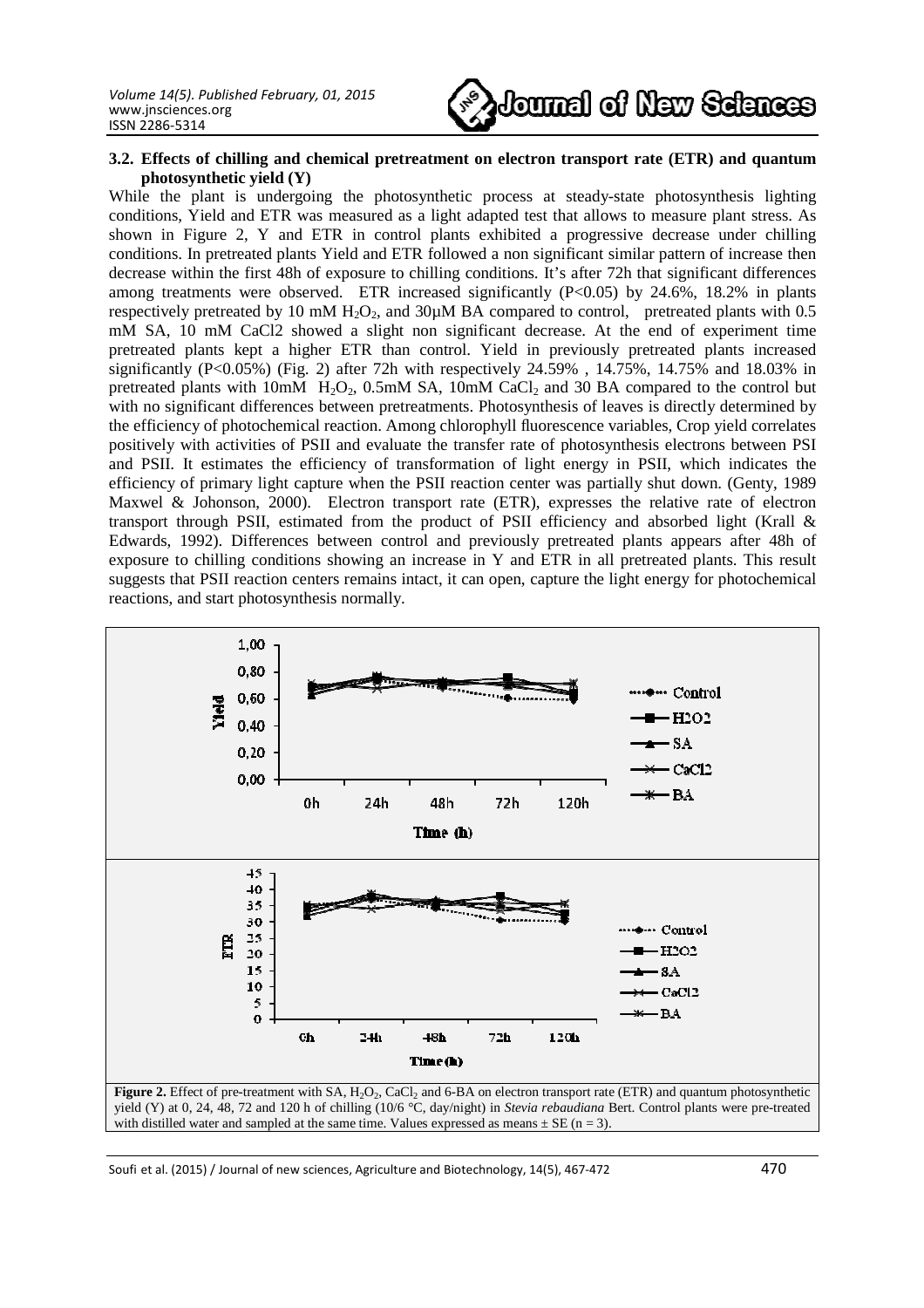

## **3.5. Effects of chilling and chemical pretreatment on Photosynthesis pigments contents**

As shown in Table 1, the contents of *Chl. a, Chl. b*, and carotenoids of *Stevia* sprayed leaves with H<sub>2</sub>O<sub>2</sub>, SA, CaCl<sub>2</sub> and BA were concomitantly affected ( $p<0.05$ ) by exogenous pulverization of signal molecules and time of exposure. *Chl. a* content in leaves of *Stevia* pretreated plants with 10mM H<sub>2</sub>O<sub>2</sub>, 0.5 mM SA and 30µM BA prior to chilling was practically increased respectively with 29.17%, 33.6%, 58.36% in comparison to control plants. As chilling stress continued, *Chl.a* content in controls and pre-treated leaves was gradually decreased then increased. However, all pre-treated samples showed higher contents of *Chl.a* than controls during the cold stress (Table 1). Carotenoids content was also promoted using of signal molecules during stress span with an increase of 28.87%  $(H_2O_2)$ , 5.63%  $(SA)$ , 8.45%  $(CaCl_2)$  and 7.04 % (BA).

| Table 1. Effects of pre-treatment with H2O2, SA, CaCl2, and BA on contents of photosynthetic pigments at 0, 24, 72 under<br>chilling (10/6 °C, day/night) in Stevia rebaudiana Bert. Control plants were pre-treated with distilled water and sampled at the<br>same time. Means $\pm$ SE ( <i>n</i> = 3). |               |         |          |       |                   |       |
|------------------------------------------------------------------------------------------------------------------------------------------------------------------------------------------------------------------------------------------------------------------------------------------------------------|---------------|---------|----------|-------|-------------------|-------|
|                                                                                                                                                                                                                                                                                                            | Time (h)      | Control | $H_2O_2$ | SA    | CaCl <sub>2</sub> | BA    |
| Chlorophyll a $(mg g^{-1})$<br>FW)                                                                                                                                                                                                                                                                         | 0h            | 0.634   | 0.819    | 0847  | 0.616             | 1.004 |
|                                                                                                                                                                                                                                                                                                            | 24h           | 0.494   | 0.615    | 0.501 | 0.375             | 0.636 |
|                                                                                                                                                                                                                                                                                                            | 48h           | 0.773   | 0.516    | 0.775 | 0.499             | 1.034 |
|                                                                                                                                                                                                                                                                                                            | 72h           | 0.889   | 1.216    | 1.145 | 1.131             | 0.633 |
|                                                                                                                                                                                                                                                                                                            | 120h          | 1.161   | 1.524    | 1.254 | 1.253             | 1.164 |
| Chlorophyll b $(mg g^{-1})$<br>FW)                                                                                                                                                                                                                                                                         | $0\mathrm{h}$ | 0.378   | 0.209    | 0.363 | 0.631             | 0.428 |
|                                                                                                                                                                                                                                                                                                            | 24h           | 0.324   | 0.364    | 0.358 | 0.255             | 0.377 |
|                                                                                                                                                                                                                                                                                                            | 48h           | 0.373   | 0.334    | 0.368 | 0.368             | 0.409 |
|                                                                                                                                                                                                                                                                                                            | 72h           | 0.373   | 0.605    | 0.445 | 0.468             | 0.261 |
|                                                                                                                                                                                                                                                                                                            | 120h          | 0.432   | 0.540    | 0.473 | 0.486             | 0.537 |
| Carotenoids $(mg g^{-1})$<br>FW)                                                                                                                                                                                                                                                                           | 0h            | 0.090   | 0.077    | 0.116 | 0.117             | 0.129 |
|                                                                                                                                                                                                                                                                                                            | 24h           | 0.084   | 0.087    | 0.084 | 0.060             | 0.098 |
|                                                                                                                                                                                                                                                                                                            | 48h           | 0.104   | 0.082    | 0,107 | 0.080             | 0.117 |
|                                                                                                                                                                                                                                                                                                            | 72h           | 0.114   | 0.164    | 0.144 | 0.155             | 0.078 |

120h 0.142 0.183 0.150 0.154 0.152